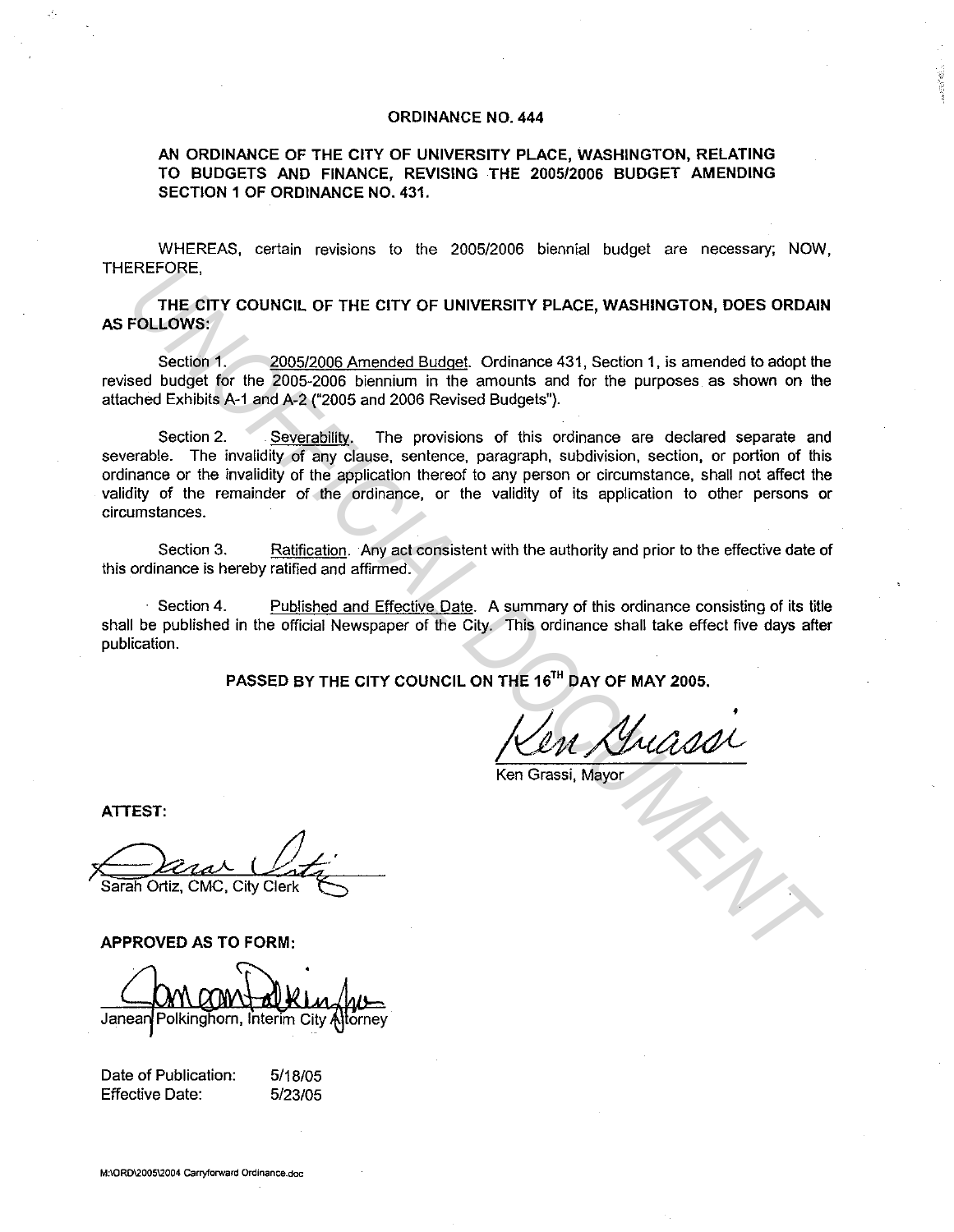## EXHIBIT A-1 CITY OF UNIVERSITY PLACE 2005 Revised Budget

|                     |                                                                                                                                                                                                                                      |    |               | UITY OF UNIVERSITY PLACE                     | 2005 Revised Budget  |   |                                        |                        |                     |                   |   |                                                  |
|---------------------|--------------------------------------------------------------------------------------------------------------------------------------------------------------------------------------------------------------------------------------|----|---------------|----------------------------------------------|----------------------|---|----------------------------------------|------------------------|---------------------|-------------------|---|--------------------------------------------------|
|                     |                                                                                                                                                                                                                                      |    |               | <b>REVENUES:</b>                             |                      |   |                                        |                        | <b>EXPENDITURES</b> |                   |   |                                                  |
|                     |                                                                                                                                                                                                                                      |    |               | <b>COURSER</b><br>$\langle$ oli $\ell$ en    |                      |   |                                        | <b>RASE AND DESIGN</b> |                     |                   |   | <b>ENDING:</b><br><b>BALANCE</b>                 |
|                     | FUND                                                                                                                                                                                                                                 |    |               | Auonted Adjustment Revised C                 |                      |   | <b>Adopted Base Adjustment Revised</b> |                        |                     |                   |   | <i><b>FBalance</b></i>                           |
| Operating           |                                                                                                                                                                                                                                      |    |               |                                              |                      |   |                                        |                        |                     |                   |   |                                                  |
| General             |                                                                                                                                                                                                                                      |    |               |                                              |                      |   |                                        |                        |                     |                   |   |                                                  |
| 001                 | General                                                                                                                                                                                                                              | £. | 15,564,493 \$ | 960,644 \$                                   | 16,525,137           | S | 12,331,571 \$                          |                        | 960,644 \$          | 13,292,215        | S | 3,232,922                                        |
|                     | <b>Special Revenue</b>                                                                                                                                                                                                               |    |               |                                              |                      |   |                                        |                        |                     |                   |   |                                                  |
| 101                 | Street                                                                                                                                                                                                                               |    | 1,353,686     | 204,390                                      | 1,558,076            |   | 1,353,686                              |                        | 204,390             | 1,558,076         |   |                                                  |
| 102                 | Arterial Street                                                                                                                                                                                                                      |    | 217,199       | 8,365                                        | 225,564              |   | 217,199                                |                        | 8,365               | 225,564           |   |                                                  |
| 103                 | Real Estate Excise Tax                                                                                                                                                                                                               |    | 902,350       | 87,945                                       | 990,295              |   | 902,350                                |                        | 87,945              | 990,295           |   |                                                  |
| 120                 | Path & Trails                                                                                                                                                                                                                        |    | 37,422        | (112)                                        | 37,310               |   |                                        |                        | (112)               | (112)             |   | 37,422                                           |
| 140                 | Surface Water Mgmt                                                                                                                                                                                                                   |    | 2,051,248     | 91,355                                       | 2,142,603            |   | 2,051,248                              |                        | 91,355              | 2,142,603         |   |                                                  |
| 188                 | Strategic Reserve                                                                                                                                                                                                                    |    | 643,264       | 52,036                                       | 695,300              |   |                                        |                        | 52,036              | 52,036            |   | 643,264                                          |
|                     | <b>Sub-total Special Revenue</b>                                                                                                                                                                                                     |    | 5,205,169     | 443,979                                      | 5,649,148            |   | 4,524,483                              |                        | 443,979             | 4,968,462         |   | 680,686                                          |
| <b>Debt Service</b> |                                                                                                                                                                                                                                      |    |               |                                              |                      |   |                                        |                        |                     |                   |   |                                                  |
| 201                 | Debt Service                                                                                                                                                                                                                         |    | 1,443,429     | 132,000                                      | 1,575,429            |   | 1,443,429                              |                        | 132,000             | 1,575,429         |   |                                                  |
|                     | <b>Sub-total Debt Service Funds</b>                                                                                                                                                                                                  |    | 1,443,429     | 132,000                                      | 1,575,429            |   | 1,443,429                              |                        | 132,000             | 1,575,429         |   |                                                  |
|                     | <b>The Contract of Second Contract of the Contract of the Contract of the Contract of the Contract of the Contract of the Contract of the Contract of the Contract of the Contract of the Contract of the Contract of the Contra</b> |    |               | $(22,213,091)$ $(1,536,62)$ $(1,23,749,714)$ |                      |   |                                        |                        |                     |                   |   | 78,299,483 = 3 1536,623 = 19,836,106 = 3,913,608 |
|                     |                                                                                                                                                                                                                                      |    |               |                                              |                      |   |                                        |                        |                     |                   |   |                                                  |
| Capital Improvement |                                                                                                                                                                                                                                      |    |               |                                              |                      |   |                                        |                        |                     |                   |   |                                                  |
| 301                 | Parks CIP                                                                                                                                                                                                                            |    | 741.013       | 1,118,590                                    | 1,859,603            |   | 741,013                                |                        | 1,118,590           | 1,859,603         |   |                                                  |
| 302                 | Public Works CIP                                                                                                                                                                                                                     |    | 4,031,144     | 5,034,298                                    | 9,065,442            |   | 4,017,006                              |                        | 5,034,298           | 9,051,304         |   | 14,138                                           |
| 303                 | Municipal Facilities CIP                                                                                                                                                                                                             |    | 22,250        | 19,814                                       | 42,064               |   | 22,250                                 |                        | 19,814              | 42,064            |   |                                                  |
| 304                 | Surface Water Mgmt CIP                                                                                                                                                                                                               |    |               | 6,172,702                                    | 10,967,109           |   | 4,780,269                              |                        | 6,172,702           | 10,952,971        |   | 14,138                                           |
|                     | <b>Sub-total CIP</b>                                                                                                                                                                                                                 |    | 4.794,407     |                                              |                      |   |                                        |                        |                     |                   |   |                                                  |
| Internal Service    |                                                                                                                                                                                                                                      |    |               |                                              |                      |   |                                        |                        |                     |                   |   |                                                  |
| 501                 | Fleet & Equipment                                                                                                                                                                                                                    |    | 942,989       | 20,476                                       | 963,465              |   | 58,730                                 |                        | 20,476              | 79,206            |   | 884,259                                          |
| 502                 | Information Technology & Services                                                                                                                                                                                                    |    | 1,656,617     | 75,539                                       | 1,732,156            |   | 665,089                                |                        | 75.539              | 740,628           |   | 991,528                                          |
| 505                 | Property Management                                                                                                                                                                                                                  |    |               | $\ddot{\phantom{0}}$                         |                      |   |                                        |                        |                     | 218,341           |   | 53,982                                           |
| 506                 | Risk Management                                                                                                                                                                                                                      |    | 271,132       | 1,191                                        | 272,323<br>2,967,944 |   | 217,150<br>940,969                     |                        | 1,191<br>97,206     | 1,038,175         |   | 1,929,769                                        |
|                     | <b>Sub-total Internal Service</b>                                                                                                                                                                                                    |    | 2,870,738     | 97,206                                       |                      |   |                                        |                        |                     |                   |   |                                                  |
|                     | Non-Annually Budgeted                                                                                                                                                                                                                |    |               |                                              |                      |   |                                        |                        |                     |                   |   |                                                  |
| 150                 | Donations and Gifts to University Place                                                                                                                                                                                              |    | 52,461        | 46,217                                       | 98,678               |   |                                        |                        | 46,217              | 46,217            |   | 52,461                                           |
|                     | Sub-total Non-Annually Budgeted                                                                                                                                                                                                      |    | 52,461        | 46,217                                       | 98,678               |   |                                        |                        | 46,217              | 46,217            |   | 52,461                                           |
|                     | <b>Condition Boundary</b>                                                                                                                                                                                                            |    |               |                                              |                      |   |                                        |                        |                     | SE ZRAVE SRBELADE |   | 35909.976                                        |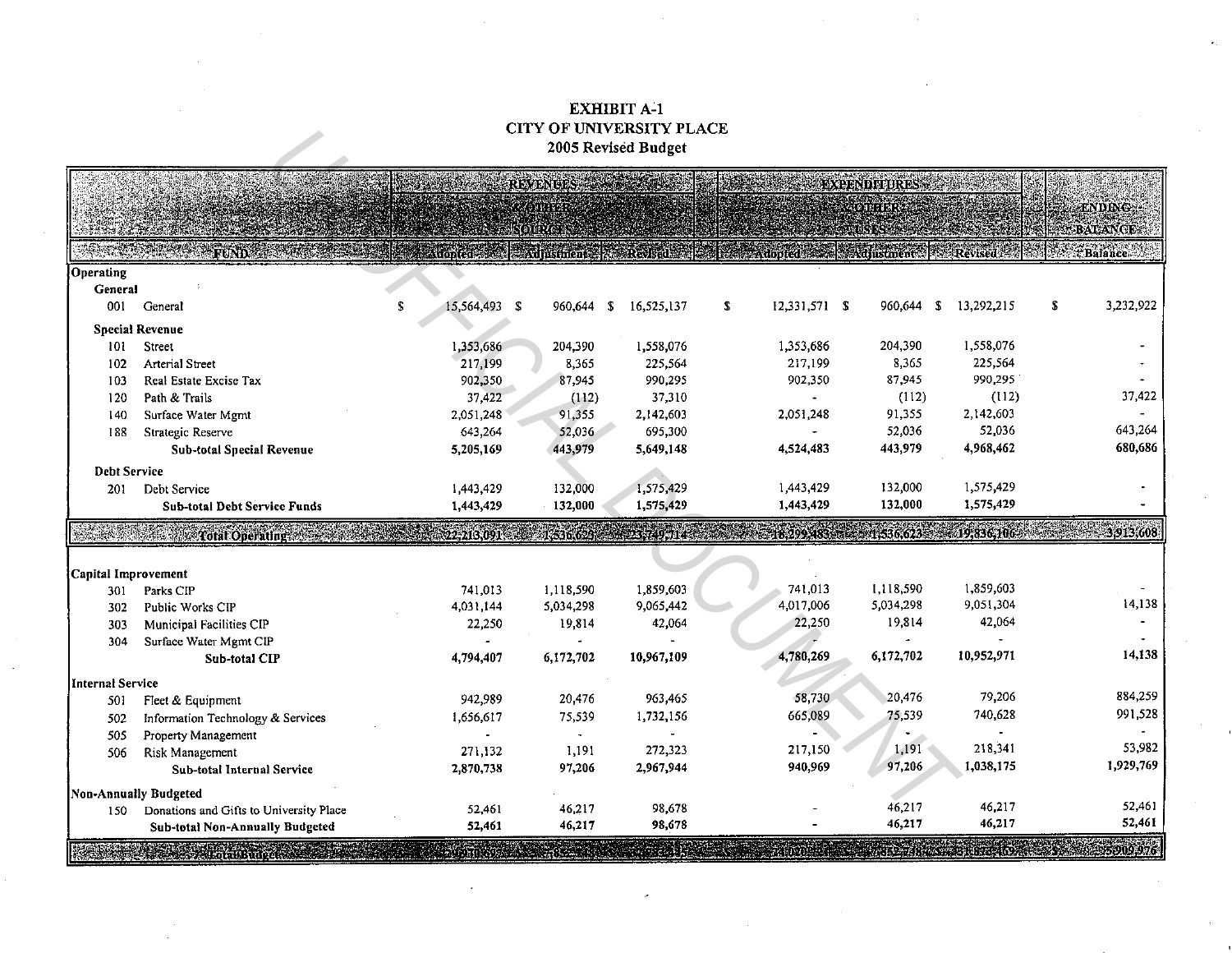## **EXHIBIT A-2** CITY OF UNIVERSITY PLACE 2006 Revised Budget

| Operating<br>General<br>001<br>General<br><b>Special Revenue</b><br>101<br><b>Street</b><br><b>Arterial Street</b><br>102<br>Real Estate Excise Tax<br>103<br>Path & Trails<br>120<br>Surface Water Mgmt<br>140<br>Strategic Reserve<br>188<br><b>Debt Service</b><br>Debt Service<br>201<br>Capital Improvement<br>Parks CIP<br>301<br><b>Public Works CIP</b><br>302<br>303<br><b>Internal Service</b> | <b><i>CONSTRUCTION AND STRUCTURES</i></b>  | \$<br>14,738,449 \$ | <b>REVENUES</b><br><b>CORSER</b><br>SOLIKOE! | 2 Adopted St. Adjustment & Revised & Adjustment Revised |                                         |               | <b>EXPENDITURES</b><br><b><i>COURS</i></b> |    |            | S.               | <b>ENDING:</b><br><b>BALANCE</b> |
|----------------------------------------------------------------------------------------------------------------------------------------------------------------------------------------------------------------------------------------------------------------------------------------------------------------------------------------------------------------------------------------------------------|--------------------------------------------|---------------------|----------------------------------------------|---------------------------------------------------------|-----------------------------------------|---------------|--------------------------------------------|----|------------|------------------|----------------------------------|
|                                                                                                                                                                                                                                                                                                                                                                                                          |                                            |                     |                                              |                                                         |                                         |               |                                            |    |            |                  |                                  |
|                                                                                                                                                                                                                                                                                                                                                                                                          |                                            |                     |                                              |                                                         |                                         |               |                                            |    |            |                  | Balance                          |
|                                                                                                                                                                                                                                                                                                                                                                                                          |                                            |                     |                                              |                                                         |                                         |               |                                            |    |            |                  |                                  |
|                                                                                                                                                                                                                                                                                                                                                                                                          |                                            |                     |                                              |                                                         |                                         |               |                                            |    |            |                  |                                  |
|                                                                                                                                                                                                                                                                                                                                                                                                          |                                            |                     |                                              | 14,738,449<br>S.                                        | s.                                      | 12,238,171 \$ |                                            | s. | 12,238,171 | s.               | 2,500,278                        |
|                                                                                                                                                                                                                                                                                                                                                                                                          |                                            |                     |                                              |                                                         |                                         |               |                                            |    |            |                  |                                  |
|                                                                                                                                                                                                                                                                                                                                                                                                          |                                            | 1,400,526           |                                              | 1,400,526                                               |                                         | 1,400,526     |                                            |    | 1,400,526  |                  |                                  |
|                                                                                                                                                                                                                                                                                                                                                                                                          |                                            | 217,943             |                                              | 217,943                                                 |                                         | 207,736       |                                            |    | 207,736    |                  | 10,207                           |
|                                                                                                                                                                                                                                                                                                                                                                                                          |                                            | 715,000             |                                              | 715,000                                                 |                                         | 715,000       |                                            |    | 715,000    |                  |                                  |
|                                                                                                                                                                                                                                                                                                                                                                                                          |                                            | 41,163              |                                              | 41,163                                                  |                                         |               |                                            |    |            |                  | 41,163                           |
|                                                                                                                                                                                                                                                                                                                                                                                                          |                                            | 2,064,040           |                                              | 2,064,040                                               |                                         | 2,064,040     |                                            |    | 2,064,040  |                  |                                  |
|                                                                                                                                                                                                                                                                                                                                                                                                          |                                            | 649,927             |                                              | 649,927                                                 |                                         |               |                                            |    |            |                  | 649,927                          |
|                                                                                                                                                                                                                                                                                                                                                                                                          | <b>Sub-total Special Revenue</b>           | 5,088,599           |                                              | 5,088,599                                               |                                         | 4,387,302     |                                            |    | 4,387,302  |                  | 701,297                          |
|                                                                                                                                                                                                                                                                                                                                                                                                          |                                            |                     |                                              |                                                         |                                         |               |                                            |    |            |                  |                                  |
|                                                                                                                                                                                                                                                                                                                                                                                                          |                                            | 1,294.358           |                                              | 1,294,358                                               |                                         | 1,294,358     |                                            |    | 1,294,358  |                  |                                  |
|                                                                                                                                                                                                                                                                                                                                                                                                          | <b>Sub-total Debt Service Funds</b>        | 1,294,358           |                                              | 1,294,358                                               |                                         | 1,294,358     |                                            |    | 1,294,358  |                  |                                  |
|                                                                                                                                                                                                                                                                                                                                                                                                          | <b>Excessive Cotal Operatings Services</b> | 21,121,406          |                                              | 121406                                                  |                                         | 55701013      |                                            |    |            |                  | 17,919,831 3,201,575             |
|                                                                                                                                                                                                                                                                                                                                                                                                          |                                            |                     |                                              |                                                         |                                         |               |                                            |    |            |                  |                                  |
|                                                                                                                                                                                                                                                                                                                                                                                                          |                                            |                     |                                              |                                                         |                                         |               |                                            |    |            |                  |                                  |
|                                                                                                                                                                                                                                                                                                                                                                                                          |                                            | 334,000             |                                              | 334,000                                                 |                                         | 334,000       |                                            |    | 334,000    |                  |                                  |
|                                                                                                                                                                                                                                                                                                                                                                                                          |                                            | 1,362,663           |                                              | 1,362,663                                               |                                         | 1,287,126     |                                            |    | 1,287,126  |                  | 75,537                           |
|                                                                                                                                                                                                                                                                                                                                                                                                          | Municipal Facilities CIP                   | 21,250              |                                              | 21,250                                                  |                                         | 21,250        |                                            |    | 21,250     |                  |                                  |
|                                                                                                                                                                                                                                                                                                                                                                                                          | Sub-total CIP                              | 1,717,913           |                                              | 1,717,913                                               |                                         | 1,642,376     |                                            |    | 1,642,376  |                  | 75,537                           |
|                                                                                                                                                                                                                                                                                                                                                                                                          |                                            |                     |                                              |                                                         |                                         |               |                                            |    |            |                  |                                  |
| 501                                                                                                                                                                                                                                                                                                                                                                                                      | Fleet & Equipment                          | 1,073,482           |                                              | 1,073,482                                               |                                         | 58,730        |                                            |    | 58,730     |                  | 1,014,752                        |
| 502                                                                                                                                                                                                                                                                                                                                                                                                      | Information Technology & Services          | 1,705,746           |                                              | 1,705,746                                               |                                         | 602,247       |                                            |    | 602,247    |                  | 1,103,499                        |
| 505                                                                                                                                                                                                                                                                                                                                                                                                      | Property Management                        |                     |                                              |                                                         |                                         |               |                                            |    |            |                  |                                  |
| Risk Management<br>506                                                                                                                                                                                                                                                                                                                                                                                   |                                            | 320,039             |                                              | 320,039                                                 |                                         | 255,150       |                                            |    | 255,150    |                  | 64,889                           |
|                                                                                                                                                                                                                                                                                                                                                                                                          | <b>Sub-total Internal Service</b>          | 3,099,267           |                                              | 3,099,267                                               |                                         | 916,127       |                                            |    | 916,127    |                  | 2,183,140                        |
| Non-Annually Budgeted                                                                                                                                                                                                                                                                                                                                                                                    |                                            |                     |                                              |                                                         |                                         |               |                                            |    |            |                  |                                  |
| 150                                                                                                                                                                                                                                                                                                                                                                                                      |                                            | 52,461              |                                              | 52,461                                                  |                                         |               |                                            |    |            |                  | 52,461                           |
|                                                                                                                                                                                                                                                                                                                                                                                                          | Donations and Gifts to University Place    | 52,461              |                                              | 52,461                                                  |                                         |               |                                            |    |            |                  | 52,461                           |
| <b>Andalum</b> eessa                                                                                                                                                                                                                                                                                                                                                                                     | Sub-total Non-Annually Budgeted            | <b>MARIE 2</b>      |                                              |                                                         | a de la construcción de la construcción |               |                                            |    |            | an an an Sealach | 5,512,713                        |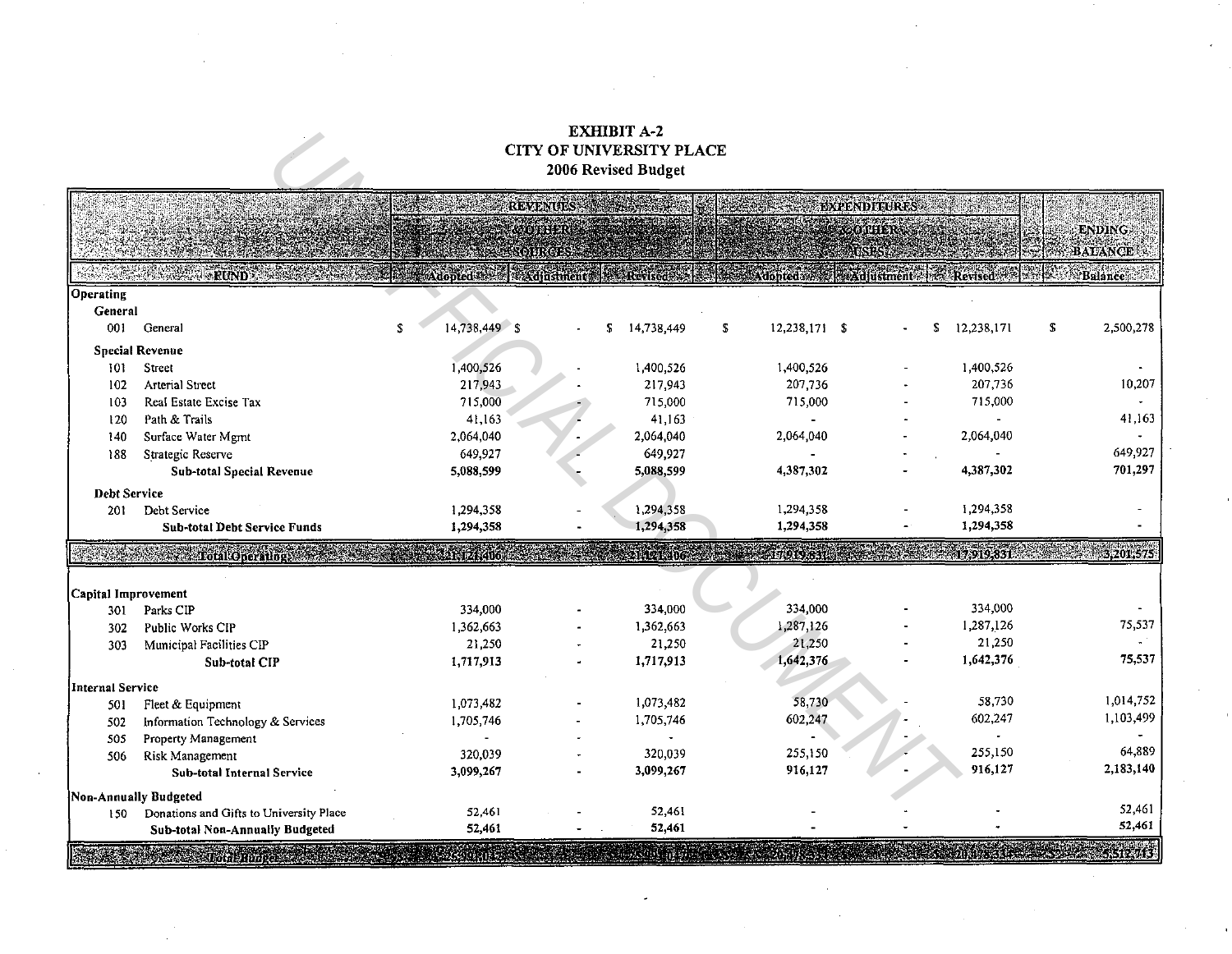BUDGET ADJUSTMENTS BASED ON UPDATED BEGIN FUND BALANCE VALUES FROM 2004 INTO 2005 *<u>Description</u>* 

OPERATING FUNDS

| General Fund (001)                                                                                                                        |                                          |                    | Beginning Fund Balance (\$4,351,360)         | 001-000-308-10-000 |
|-------------------------------------------------------------------------------------------------------------------------------------------|------------------------------------------|--------------------|----------------------------------------------|--------------------|
| City Attorney - Recordings                                                                                                                | 001-041-515-10-421                       | 568                |                                              |                    |
| City Attorney - Eric Faison Bar Fees<br>Economic Development -                                                                            | 001-140-515-10-497<br>001-024-558-90-410 | 557                | City Festival Contrib - from Donations       | 001-000-397-10-009 |
| Transfer to Debt Svc Fd                                                                                                                   | 001-990-597-19-552                       | 25,000<br>87,042   |                                              |                    |
| Transfer out/Budgeted Reserve to line item                                                                                                | 001-970-508-10-050                       | (87,042)           |                                              |                    |
| City Clerk - Records Grant                                                                                                                | 001-035-514-30-410                       | 2,267              |                                              |                    |
| UPTV - Additional Programming                                                                                                             | 001-037-513-11-411                       | 12,500             | Transfer in - from IT                        | 001-000-397-10-008 |
| UPTV - Capital Upgrades<br>Hazard Miligation Plan                                                                                         | 001-037-513-11-642<br>001-038-525-10-410 | 20,000<br>12,000   |                                              |                    |
| Reverse January 04 Contingency Appropriation                                                                                              | 001-989-513-11-410                       | (91,500)           |                                              |                    |
| Reverse January 04 Contingency Appropriation                                                                                              | 001-970-508-00-050                       | 91,500             |                                              |                    |
| Beautification - Carryforward                                                                                                             | 001 987 519 90 312                       | 8,877              |                                              |                    |
| Town Canter DOA - Legal Services                                                                                                          | 001-989-513-11-410                       | 50,000             |                                              |                    |
| Town Center DOA - Consultant Svcs - Project Consultant<br>Town Center DDA - Professional Svcs - Environmental Assessme 001-989-613-11-410 | 001-989-513-11-411                       | 40,000             |                                              |                    |
| Town Center DDA - Professional Svcs - Financial Feas.                                                                                     | 001-989-513-11-410                       | 20,000<br>5,000    |                                              |                    |
| Town Center DDA - Professional Svcs - Legal Desc.                                                                                         | 001-989-513-11-410                       | 25,000             |                                              |                    |
| Town Center Grants - Professional Svcs- Grant App Asst,                                                                                   | 001-989-513-11-410                       | 40,000             |                                              |                    |
| Town Center Library - Legal Services - Property Acq.                                                                                      | 001-989-513-11-410                       | 10,000             |                                              |                    |
| Town Center Library - Professional Svcs - Geolechnical                                                                                    | 001-989-513-11-410                       | 12,000             |                                              |                    |
| Town Center Library - Professional Sycs - Sile Analysis<br>Town Center Library - Professional Svcs - Title & Escrow                       | 001-989-513-11-410<br>001-989-513-11-410 | 15,000<br>3,000    |                                              |                    |
| Town Center Library - Professional Svcs - Landscape Arch.                                                                                 | 001-989-513-11-410                       | 15,000             |                                              |                    |
| Town Center Relail/Housing - Professional Swcs - Project Consul 001-989-513-11-410                                                        |                                          | 9,000              |                                              |                    |
| Town Center Retail/Housing - Professional Svcs - Condo Apprais 001-989-513-11-411                                                         |                                          | 10,000             |                                              |                    |
| Town Center Site Plan - Professional Svs - Intersection Analysis 001-989-513-11-410                                                       |                                          | 5,000              |                                              |                    |
| Town Center Site Plan - Professional Svcs - Project Consultation 001-989-513-11-411                                                       |                                          | 9,000              |                                              |                    |
| Town Center Site Plan - Professional Svcs - Parking Consultation 001-989-513-11-411<br>Town Center PR - Press Releases                    | 001-989-513-11-440                       | 3,000<br>5,000     |                                              |                    |
| Town Center Travel - Staff                                                                                                                | 001-989-513-11-439                       | 4,000              |                                              |                    |
| Town Center Travel - Councilmembers                                                                                                       | 001-989-513-11-439                       | 6,000              |                                              |                    |
| Town Center Demolition - Asbestos Abatement                                                                                               | 001-989-513-11-410                       | 6,000              |                                              |                    |
| Town Center Demolition - Demo Contractor                                                                                                  | 001-989-513-11-410                       | 75,000             |                                              |                    |
| Transfer Out - PW CIP                                                                                                                     | 001-990-597-42-552                       | 1,200,000          |                                              |                    |
|                                                                                                                                           | 001-990-508-99-099                       | (1,200,000)        |                                              |                    |
| Transfer out - St. Reserve<br>Ending Fund Balance Reserve                                                                                 | 001-990-597-19-552<br>001-990-508-99-099 | 50,000<br>(50,000) |                                              |                    |
| General Fund Contingency - Strategy Increase                                                                                              | 001-970-508-10-050                       | 75,000             |                                              |                    |
| Ending Fund Balance Reserve                                                                                                               | 001-990-508-99-099                       | (75,000)           |                                              |                    |
| Ending Fund Balance Reserve Incr to Balance Budget Amend.                                                                                 | 001-990-508-99-099                       | 503,875            |                                              |                    |
| Total General Fund Adjustment                                                                                                             |                                          | 960,644            | Total General Fund Adjustment                |                    |
|                                                                                                                                           |                                          |                    |                                              |                    |
| Street Fund (101)                                                                                                                         |                                          |                    |                                              |                    |
|                                                                                                                                           |                                          |                    | Beginning Fund Balance (\$0)                 | 101-000-308-10-000 |
|                                                                                                                                           |                                          |                    |                                              |                    |
|                                                                                                                                           |                                          |                    | Transfer-In from General Fund                | 101-000-397-10-001 |
| Budget excess BFB to Reserve (per Caulfield/Rob)<br><b>Total Street Fund Adjustment</b>                                                   | 101-990-508-99-099                       | 204,390<br>204,390 |                                              |                    |
|                                                                                                                                           |                                          |                    | Total Street Fund Adjustment                 |                    |
| Arterial Street Fund (102)                                                                                                                |                                          |                    |                                              |                    |
|                                                                                                                                           |                                          |                    | Beginning Fund Balance (\$16,524)            | 102-000-308-10-000 |
| Budget excess BFS to Reserve (per Caulfield/Rob)                                                                                          | 102-990-508-99-099                       | 8,365              | Interest Earnings                            | 102-000-361-11-000 |
| Total Arterial Street Fund Adjustment                                                                                                     |                                          | 3<br>8,365         | Total Arterial Street Fund Adjustment        |                    |
|                                                                                                                                           |                                          |                    |                                              |                    |
| Real Estate Excise Tax Fund (103)                                                                                                         |                                          |                    |                                              |                    |
| Budget excess BFB to Reserve (per Caulfield/Rob).                                                                                         | 103-990-508-99-099                       | 87,945             | Beginning Fund Balance (\$280,295)           | 103-000-308-10-000 |
| Total Real Estate Excise Tax Fund Adjustment                                                                                              |                                          | s.<br>87,945       | Total Real Estate Excise Tax Fund Adjustment |                    |
|                                                                                                                                           |                                          |                    |                                              |                    |
| Path & Trails Reserve Fund (120)                                                                                                          |                                          |                    |                                              |                    |
| Budget decreased BFB to Reserve (per Caultiekt/Rob)                                                                                       | 120-990-508-99-099                       | (112)              | Beginning Fund Balance (\$33,723)            | 120-000-308-10-000 |
|                                                                                                                                           |                                          |                    | Interest Earnings                            | 120-000-361-11-000 |
| Total Path & Trails Reserve Fund Adjustment                                                                                               |                                          | s<br>(112)         | Total Path & Trails Reserve Fund Adjustment  |                    |
|                                                                                                                                           |                                          |                    |                                              |                    |
| Surface Water Management Fund (140)                                                                                                       |                                          |                    |                                              |                    |
| Budget excess BFB to Reserve (per Caulfield/Rob)                                                                                          | 140-990-508-99-099                       | 91.355             | Beginning Fund Balance (\$160,735)           | 140-000-308-10-000 |
|                                                                                                                                           |                                          |                    | Interest Earnings                            | 140-000-361-11-000 |
| Total SWM Fund Adjustment                                                                                                                 |                                          |                    |                                              |                    |
|                                                                                                                                           |                                          | 91,355             | Tolal SWM Fund Adjustment                    |                    |
| Strategic Reserve Fund (188)                                                                                                              |                                          |                    |                                              |                    |
| Budget excess BFB to Reserve (per Caulfield/Rob)                                                                                          | 188-990-508-99-099                       | 2,036              | Beginning Fund Balance (\$638,800)           | 188-000-308-10-000 |
| Increased Estim Ending Fund Balance                                                                                                       | 188-990-508-99-099                       | 50,000             | Transfer In - General Fund                   | 188-000-397-10-001 |
|                                                                                                                                           |                                          | s.                 |                                              |                    |
| Total Strategic Reserve Fund Adjustment                                                                                                   |                                          | 52,038             | Total Strategic Reserve Fund Adjustment      |                    |
| Debt Service Fund (201)                                                                                                                   |                                          |                    |                                              |                    |
| Budgel excess BFB to Reserve (per Caulfield/Rob)                                                                                          | 140-990-508-99-099                       | 44,958             | Beginning Fund Balance (0)                   | 201-000-308-10-000 |
| Additional LOC Interest                                                                                                                   | 201-106-592-19-836                       | 87,042             | Transfer-In General Fund                     | 201-106-397-10-001 |
|                                                                                                                                           |                                          |                    | Transfer-In REET Fund                        | 201-106-397-10-003 |
|                                                                                                                                           |                                          |                    | Transfer-In General Fund                     | 201-101-397-10-001 |
| Total Debt Service Fund Adjustment                                                                                                        |                                          | 132,000            | Total Debt Service Fund Adjustment           |                    |
| TOTAL OPERATING FUNDS                                                                                                                     |                                          | 1,536,623          | TOTAL OPERATING FUNDS                        |                    |

01-000-397-10-009 28,000 1-000-397-10-008

3). LA

791,000

960,644

Anii K

141,644

| Beginning Fund Balance (\$0)<br>Transfer-In from General Fund                                               | 101-000-308-10-000<br>101-000-397-10-001                                             | 204,330          |
|-------------------------------------------------------------------------------------------------------------|--------------------------------------------------------------------------------------|------------------|
| <b>Total Street Fund Adjustment</b>                                                                         |                                                                                      | 204.390          |
| Beginning Fund Balance (\$16,524)<br>Interest Earnings                                                      | 102-000-308-10-000<br>102-008-361-11-008                                             | 8,365            |
| <b>Total Arterial Street Fund Adjustment</b><br>÷                                                           |                                                                                      | 8.365            |
| Beginning Fund Balance (\$280,295)                                                                          | 103-000-308-10-000                                                                   | 87.945           |
| Total Real Estate Excise Tax Fund Adjustment                                                                |                                                                                      | 87.945           |
| Beginning Fund Balance (\$33,723)<br>Interest Earnings                                                      | 120-000-308-10-000<br>120-000-361-11-000                                             | (112)            |
| Total Path & Trails Reserve Fund Adjustment                                                                 |                                                                                      | (112)            |
| Beginning Fund Balance (\$160,735)<br>Interest Earnings                                                     | 140-000-308-10-000<br>140-000-361-11-000                                             | 91.355           |
| Tolal SWM Fund Adjustment                                                                                   |                                                                                      | 91.355           |
| Beginning Fund Balance (\$638,800)<br>Transfer In - General Fund                                            | 188-000-308-10-000<br>188-000-397-10-001                                             | 2.036<br>50,000  |
| Total Strategic Reserve Fund Adjustment                                                                     |                                                                                      | 52,036           |
| Beginning Fund Balance (0)<br>Transfer-In General Fund<br>Transfer-In REET Fund<br>Transfer-In General Fund | 201-000-308-10-000<br>201-106-397-10-001<br>201-105-397-10-003<br>201-101-397-10-001 | 44,958<br>07.042 |

132,000 1,536,623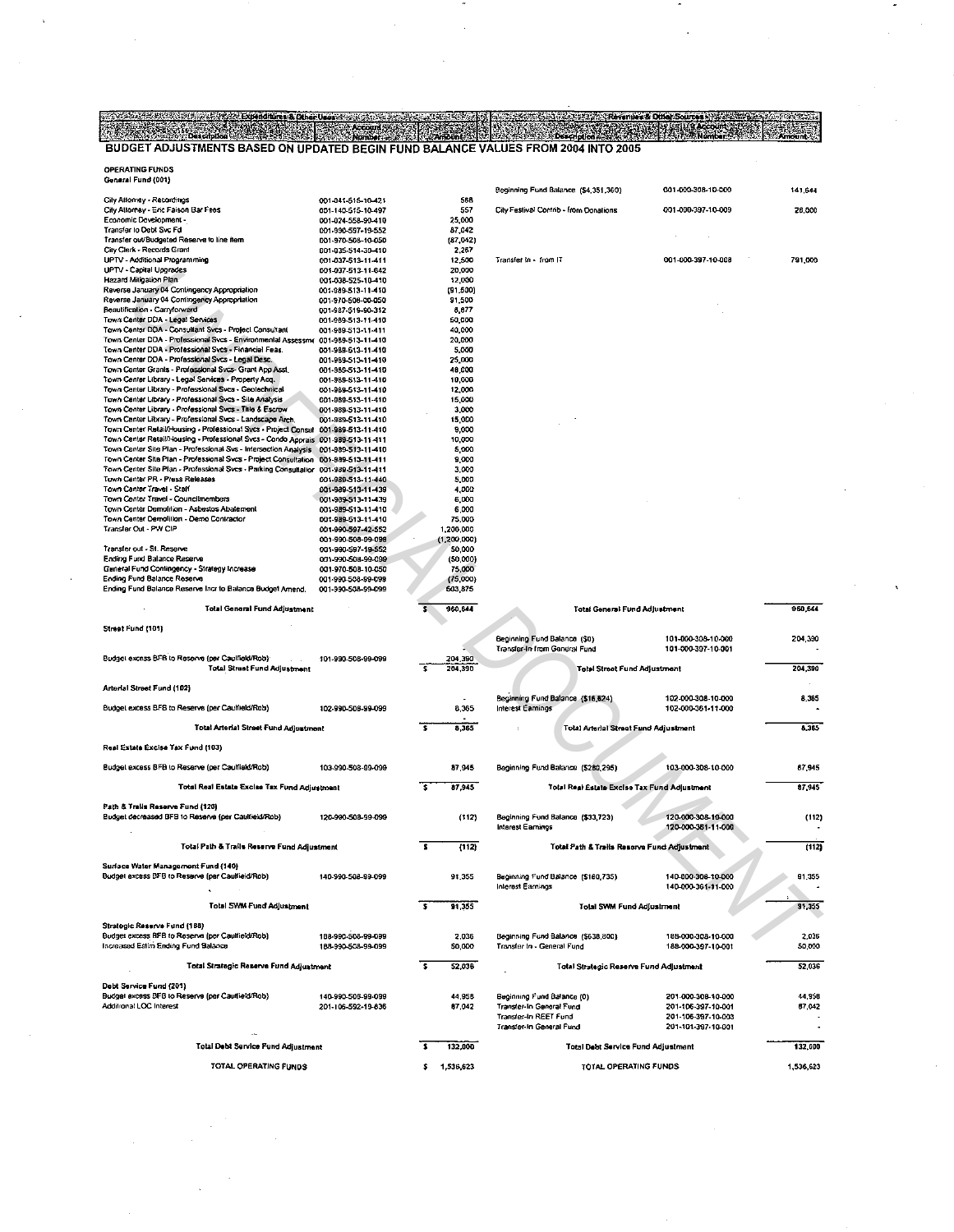| of the material control of the state Expanditure & Other Uses control of the Section of the Section | Account                                  |                              | WELFALLE ASSOCIATED                                                           | Revenues & Other Sources & Set 2015AM    |                        |
|-----------------------------------------------------------------------------------------------------|------------------------------------------|------------------------------|-------------------------------------------------------------------------------|------------------------------------------|------------------------|
| <b>Washington October</b><br>CAPITAL IMPROVEMENT PROJECT (CIP) FUNDS                                | - Number 5                               | American Control             |                                                                               |                                          |                        |
| Parks CIP Fund (301)                                                                                |                                          |                              | Beginning Fund Balance (\$1,314.235)                                          | 301-000-308-10-000                       | 1,250,942              |
| Adriana Hess Welland/Morrison Pond                                                                  | 301-104-594-76-610                       | 5,008                        |                                                                               |                                          |                        |
| Cirque/Bridgeport Park Improvements<br>Senior Center - Deck                                         | 301-105-594-76-650<br>301-103-594-76-630 | 699,983<br>6,000             |                                                                               |                                          |                        |
| Curran Orchard - Information Kiosk                                                                  | 301-107-594-76-630                       | 1,000                        | Cirque Park                                                                   | 301-105-334-02-701                       | ${118,552}$            |
| Curran Orchard - Kiosks on G-View & Brookside                                                       | 301-107-594-76-630                       | 5,845                        | Kobayashi Lease                                                               | 301-122-362-61-000                       | (13,800)               |
| Curran Orchard - Entry at Grandview<br>Curran Orchard - Park Signage                                | 301-107-594-76-630<br>301-107-594-76-630 | 14,949<br>2,500              |                                                                               |                                          |                        |
| Curran Orchard - Informational Signage                                                              | 301-107-594-76-630                       | 7,400                        |                                                                               |                                          |                        |
| Curran Orchard - Stage Additions                                                                    | 301-107-594-75-630                       | 4,797                        |                                                                               |                                          |                        |
| Curran Orchard - Outdoor Sheltered Classroom<br>Gateway Parks                                       | 301-107-594-76-630<br>301-111-594-76-630 | 25,000<br>2,032              |                                                                               |                                          |                        |
| Homeslead Park - Bark Installation                                                                  | 301-102-594-76-630                       | 4,150                        |                                                                               |                                          |                        |
| Homestead Park - Paver Stone Paths                                                                  | 301-102-594-76-630                       | 20,000                       |                                                                               |                                          |                        |
| Homestead Park - Pedestrian Entrance to Park                                                        | 301-102-594-76-630                       | 28,797                       |                                                                               |                                          |                        |
| Homestead Park - Add'l Rhodies & Fems<br>Homestead Pk - Install Picnic Tables & Trash Rec           | 301-102-594-76-313<br>301-102-594-76-630 | 2,770<br>5,541               |                                                                               |                                          |                        |
| Homestead Park - Picnic Sheller & Tables                                                            | 301-102-594-76-630                       | 20,000                       |                                                                               |                                          |                        |
| Homestead Park - Ornamental Lights                                                                  | 301-102-594-76-630                       | 15,000                       |                                                                               |                                          |                        |
| Homestead Park - Upgrade Electrical Service<br>Homestead Park - Play Structure                      | 301-102-594-76-630<br>301-102-594-76-630 | 9,550<br>30,000              |                                                                               |                                          |                        |
| Homestead Park - Water Feature                                                                      | 301-102-594-76-630                       | 31,000                       |                                                                               |                                          |                        |
| Kobayashi Property                                                                                  | 301-122-594-76-830                       | 49,727                       |                                                                               |                                          |                        |
| Park Signage<br>Sunset Terrace Park - Ballfield Renovations                                         | 301-113-594-76-630<br>301-106-594-76-631 | 8,000<br>10,883              |                                                                               |                                          |                        |
| Sunset Temace Park - Parking Improvements                                                           | 301-105-594-76-650                       | 27,560                       |                                                                               |                                          |                        |
| Woodside Nature Park                                                                                | 301-108-594-76-630                       | 7,900                        |                                                                               |                                          |                        |
| Parks CIP Contingency                                                                               | 301-000-508-10-050                       | 72,198                       |                                                                               |                                          |                        |
| Total Parks CIP Fund Adjustment                                                                     |                                          | $5 - 1,118,590$              | <b>Total Parks CIP Fund Adjustment</b>                                        |                                          | 1,118,590              |
| Public Works CIP Fund (302)                                                                         |                                          |                              |                                                                               |                                          |                        |
| Bridgeport Way West - Phase 3 & 4                                                                   | 302-146-595-30-635                       | 1,162,475                    | Beginning Fund Balance (\$1,954,505)<br>TEA-21 Grant - Bridgeport Phase 3 & 4 | 302-000-308-10-000<br>302-146-331-20-020 | 1,581,864<br>1,230,958 |
| Cirque Drive Sidewalks - Phase 2                                                                    | 302-161-595-30-650                       | 266,615                      | Leach Creek (Box Cuivert) Grant                                               | 302-162-331-11-000                       | 697,629                |
| East Road Design & ROW                                                                              | 302-139-595-30-635                       | 844,030                      | Leach Creek - Lakewood Contribution                                           | 302-162-369-90-000                       | 277,500                |
| Neighborhood CIP                                                                                    | 302-106-595-30-650                       | 16,092                       | Peach Creek - Sridge Repair                                                   |                                          | 46,347                 |
| Neighborhood CIP - Traffic Calming<br>PW Shop                                                       | 302-106-595-30-635<br>302-114-595-30-630 | 70,321<br>250,000            |                                                                               |                                          |                        |
| Town Center Project - Line of Credit                                                                | 302-163-594-95-411                       | 373,225                      |                                                                               |                                          |                        |
| SWM Water Quality Site Purchase/Morrison Pond                                                       | 302-126-595-30-630                       | 35,55B                       |                                                                               |                                          |                        |
| SWM - Brookside/Soundview Storm Drain<br>SWM - Leach Creek Culvert (w/Lakewood)                     | 302-137-595-30-635<br>302-162-531-90-630 | 73,636<br>719,237            |                                                                               |                                          |                        |
| Public Works CIP Contingency                                                                        | 302-999-508-10-050                       | 35,245                       |                                                                               |                                          |                        |
| Town Center - Principal Repayment                                                                   | 302-163-592-19-760                       | 1,200,000                    | Prin Pymt on Line of Cr                                                       | 302-000-397-10-001                       | 1,200,000              |
| Total Public Works CIP Fund Adjustment                                                              | 302-990-508-99-099                       | (12, 138)<br>з.<br>5,034,298 | Total Public Works CIP Fund Adjustment                                        |                                          | 5,034,298              |
| Municipal Facilities Fund (303)                                                                     |                                          |                              |                                                                               |                                          |                        |
|                                                                                                     |                                          |                              | Beginning Fund Balance (\$19,814)                                             | 303-000-308-10-000                       | 19,814                 |
| East Road & Homestead Parking<br>Deferred Maintenance/Siding Replacement                            | 303-106-594-19-635<br>303-107-594-19-630 | 16,314<br>2,750              |                                                                               |                                          |                        |
| Common Area improvements                                                                            | 303-106-594-19-635                       | 750                          |                                                                               |                                          |                        |
| Total Municipal Facilities Fund Adjustment                                                          |                                          |                              |                                                                               |                                          | 19,814                 |
|                                                                                                     |                                          | 19,814                       | <b>Total Municipal Facilities Fund Adjustment</b>                             |                                          |                        |
| TOTAL CAPITAL IMPROVEMENT FUNDS                                                                     |                                          | \$.<br>6.172.702             | TOTAL CAPITAL IMPROVEMENT FUNDS                                               |                                          | 6,172,702              |
| INTERNAL SERVICE FUNDS<br>Fleet & Equipment Replacement Fund (501)                                  |                                          |                              |                                                                               |                                          |                        |
| Budget excess BFB to Reserve (per Caulfield/Rob)                                                    | 501-990-508-99-099                       | 20,476                       | Beginning Fund Balance (\$788,335)                                            | 501-000-308-10-000                       | 20,476                 |
|                                                                                                     |                                          |                              |                                                                               |                                          |                        |
| Total Fleet & Equip Replace Fund Adjustment                                                         |                                          | 7<br>20,476                  | Total Fleet & Equip Replace Fund Adjustment                                   |                                          | 20,478                 |
| Information Technology & Services Fund (502)                                                        |                                          |                              | Beginning Fund Balance (\$1,013,310)                                          | 502-000-308-10-000                       | 75,539                 |
| Eden System Module<br>Phone System                                                                  | 502-035-518-88-460<br>502-035-518-88-680 | 13,100                       |                                                                               |                                          |                        |
| Transfer Out - General Fund                                                                         | 502-035-597-19-552                       | 40,000<br>791,000            |                                                                               |                                          |                        |
| Reduce reserve by transfer need                                                                     | 502-990-508-99-099                       | (791,000)                    |                                                                               |                                          |                        |
| Additional and I'd bal reserve increase                                                             | 502-990-508-99-099                       | 22,439                       |                                                                               |                                          |                        |
| Total ITS Fund Adjustment                                                                           |                                          | 75,539<br>ड                  | Total ITS Fund Adjustment                                                     |                                          | 75,539                 |
|                                                                                                     |                                          |                              |                                                                               |                                          |                        |
| Risk Management Fund (506)<br>Budget excess BFB to Reserve (per Caulfield/Rob)                      | 506-990-508-99-099                       | 1,191                        | Beginning Fund Balanca (\$45,619)                                             | 506-000-308-10-000                       | 1,191                  |
|                                                                                                     |                                          |                              |                                                                               |                                          |                        |
| $\mathcal{L}_{\rm eff}$                                                                             |                                          |                              |                                                                               |                                          |                        |
| Total Risk Mgmt Fund Adjustment<br>TOTAL INTERNAL SERVICE FUNDS                                     |                                          | т.<br>1,191<br>s<br>97,206   | Total Risk Mgmt Fund Adjustment<br>TOTAL INTERNAL SERVICE FUNDS               |                                          | 1,191<br>97,206        |

 $\label{eq:2.1} \frac{1}{\sqrt{2\pi}}\int_{0}^{\infty}\frac{1}{\sqrt{2\pi}}\left(\frac{1}{\sqrt{2\pi}}\right)^{2\sqrt{2}}\frac{1}{\sqrt{2\pi}}\int_{0}^{\infty}\frac{1}{\sqrt{2\pi}}\left(\frac{1}{\sqrt{2\pi}}\right)^{2\sqrt{2}}\frac{1}{\sqrt{2\pi}}\frac{1}{\sqrt{2\pi}}\int_{0}^{\infty}\frac{1}{\sqrt{2\pi}}\frac{1}{\sqrt{2\pi}}\frac{1}{\sqrt{2\pi}}\frac{1}{\sqrt{2\pi}}\frac{1}{\sqrt{2\pi}}\frac{1$